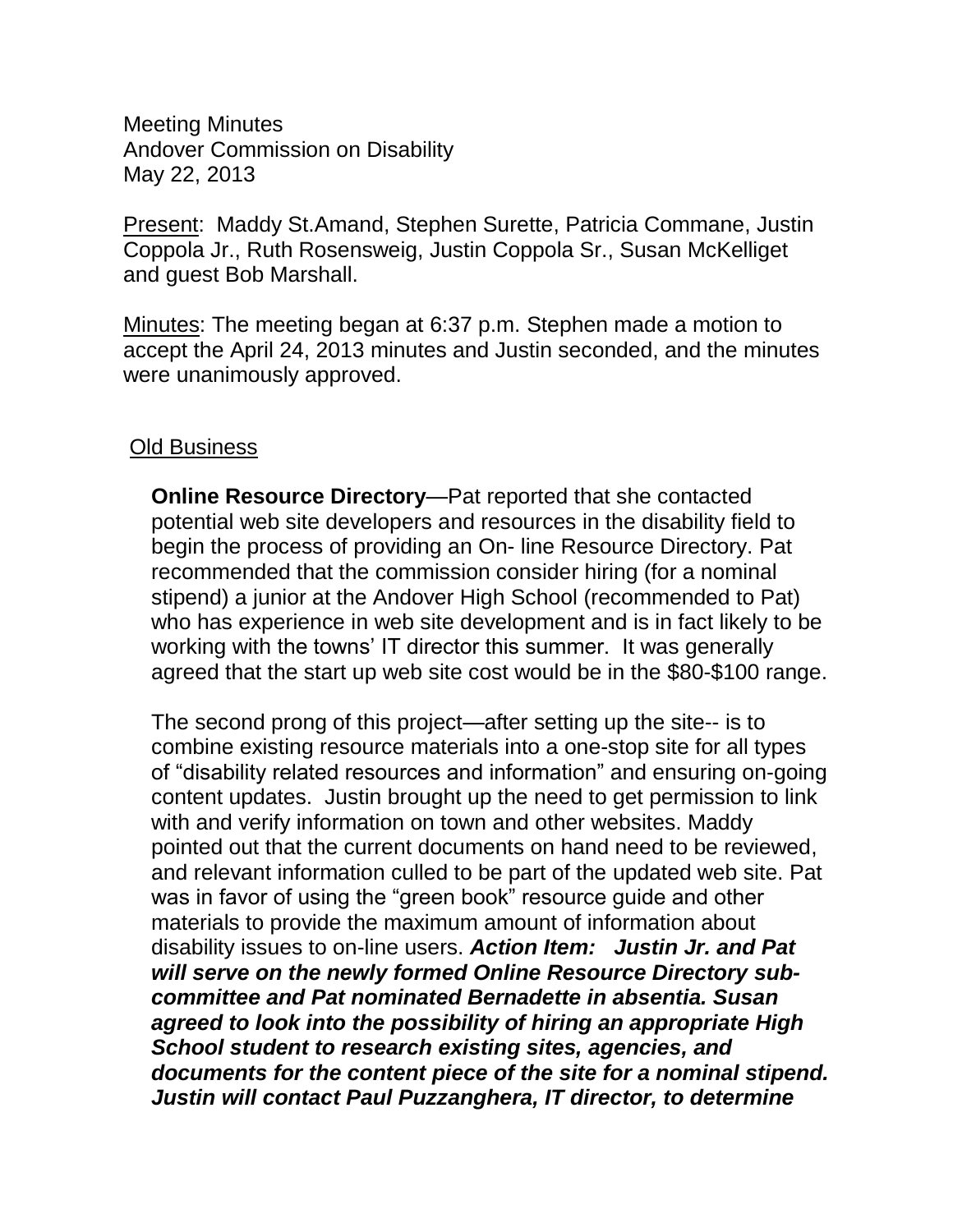## *whether the town can host the server or whether ACOD would have to pay separately for an Internet Service Provider (ISP)*

**Lock boxes** —Maddy reported that due to re-scheduling of meetings, she has not yet been able to meet with the necessary parties to determine whether ACOD should formally subsidize this program of providing \$60 lockboxes to homes of disabled and or elderly citizens who may not have access to their door in an emergency. As previously discussed, the fire department would use master keys to unlock their residences in such an emergency. *Action Item: Maddy is scheduled to attend upcoming meetings in the next month or so and make a final recommendation for ACOD funding in the 2014 fiscal year. Mary will be in communication with Maddy about whether there is any possibility of funding in the current fiscal year.*

## New Business

**New Services at the Library**—Ruth reported that the library recently installed an electronic information board which can be programmed to provide updates in case of emergency. The Library received a grant to pay for this in part due to the fact that the library provided emergency shelter (day only) during the power outage last year. There are also broadcast TVs located on different floors in the library for information dissemination. Bob Marshall asked whether the town provided emergency shelter and the commission members generally noted that Andover does not have overnight shelters in place, but that Federal regulations require that there be regional shelters in place.

**Access Updates—**Maddy discussed a letter she received some time ago from the State Architectural Access Board which referenced a variance request for access into a new eatery on Post Office Avenue. That restaurant and two others located on Post Office Avenue, are now seeking permits for outdoor seating –which involves appropriate measurements for access into the restaurants. Maddy contacted Building Inspector Chris Clemente for a status update on access into those restaurants in light of the variance request and outdoor seating requests and is waiting for his reply. *Maddy, Justin Sr. and Justin*